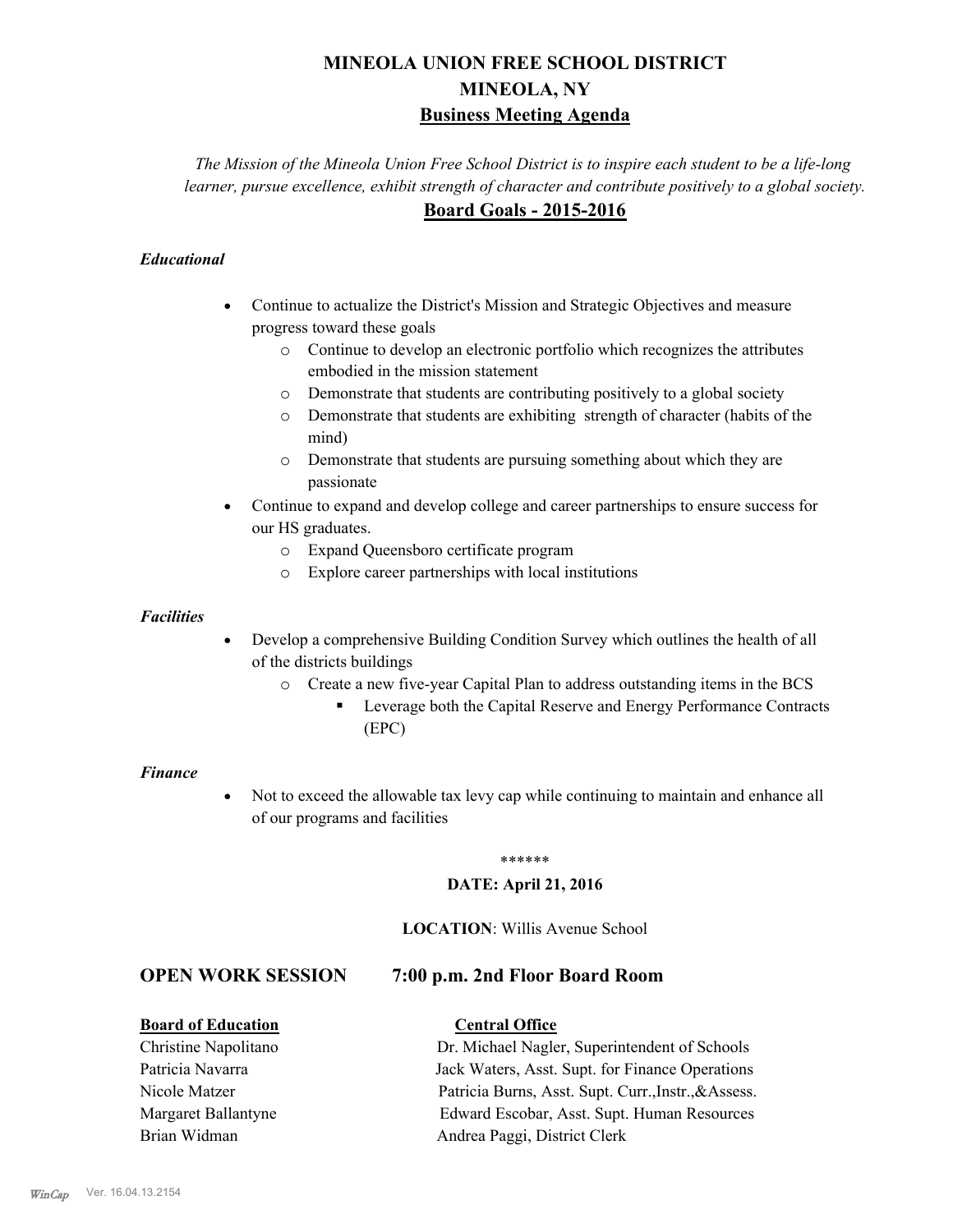**A. Call to Order B. Pledge of Allegiance C. Reading of Mission D. Moment of Silent Meditation**

**E. Dais & Visitor Introductions**

**F. High School Student Organization Report**

# **G. BOE Reports**

**a. Comments from Board Trustees**

**b. Comments from Board President**

**c. Comments from Superintendent**

**H. Old Business**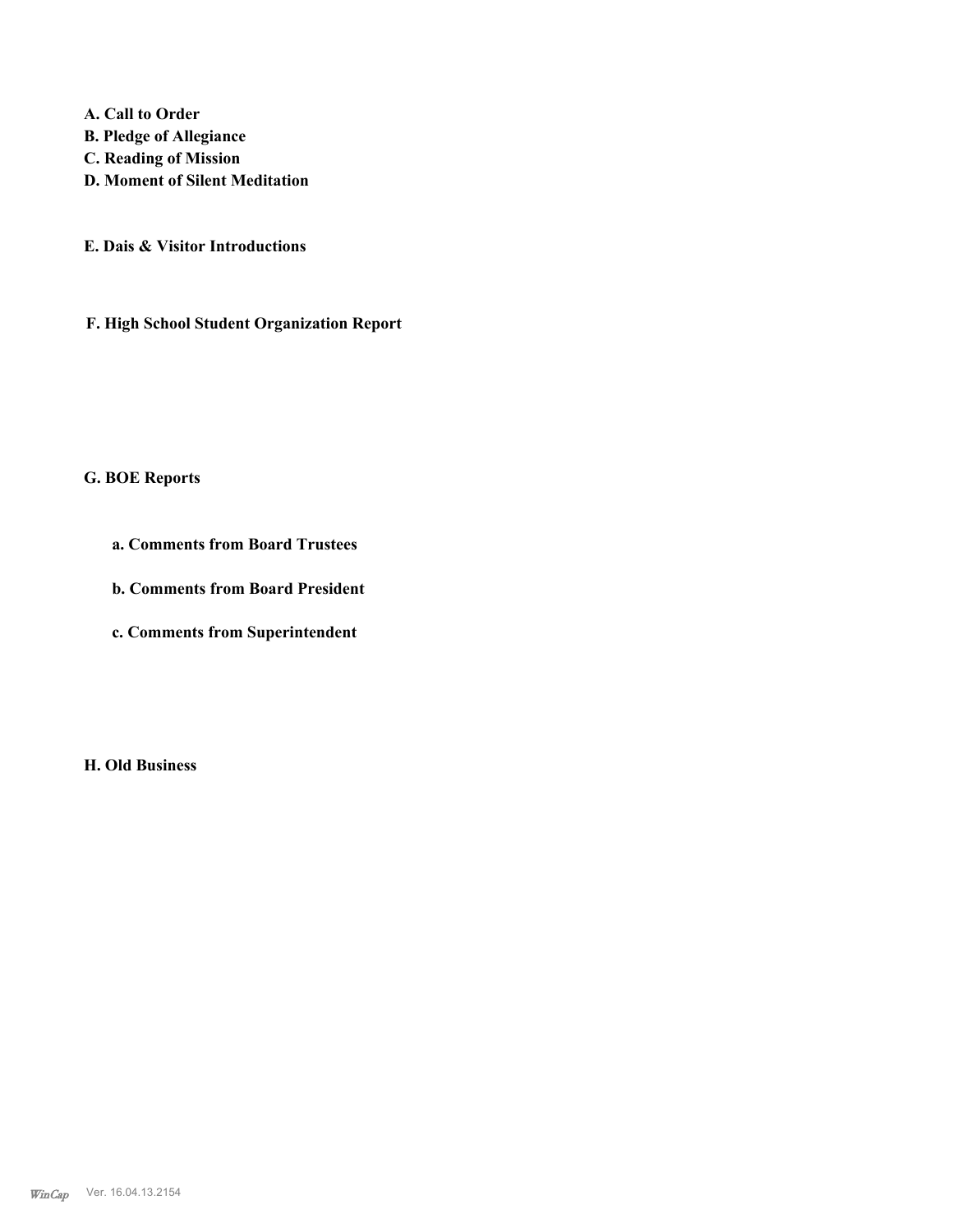#### **I. New Business**

#### **Adoption of 2016/17 Budget and Property Tax Report Card**

**RESOLUTION # 68 - BE IT RESOLVED** that the Mineola Board of Education approves the Adoption of the 2016- 2017 Education Plan and Budget in the amount of \$91,214,512, as submitted or, if necessary, with revisions, and further

**BE IT RESOLVED** that the Board of Education of the Mineola School approves the real property tax report card prepared by the District's Business Office for the 2016 Annual District Meeting; and be it further

**RESOLVED** that a copy of said report card shall be submitted to the State Education Department by the end of the next business day following this approval.

| <b>Motion:</b><br>Second: |     |  |
|---------------------------|-----|--|
| Yes:                      | No: |  |
|                           |     |  |
|                           |     |  |
|                           |     |  |
|                           |     |  |
| Passed:                   |     |  |

#### **Approval of the SMART Schools Investment Plan**

**RESOLUTION # 69 - BE IT RESOLVED** that the Mineola Board of Education approves the SMART School Investment Plan as presented.

| <b>Motion:</b><br>Second: |  |     |  |
|---------------------------|--|-----|--|
| Yes:                      |  | No: |  |
|                           |  |     |  |
|                           |  |     |  |
|                           |  |     |  |
|                           |  |     |  |
|                           |  |     |  |
|                           |  |     |  |

**Passed: \_\_\_\_\_\_\_\_\_\_\_\_\_**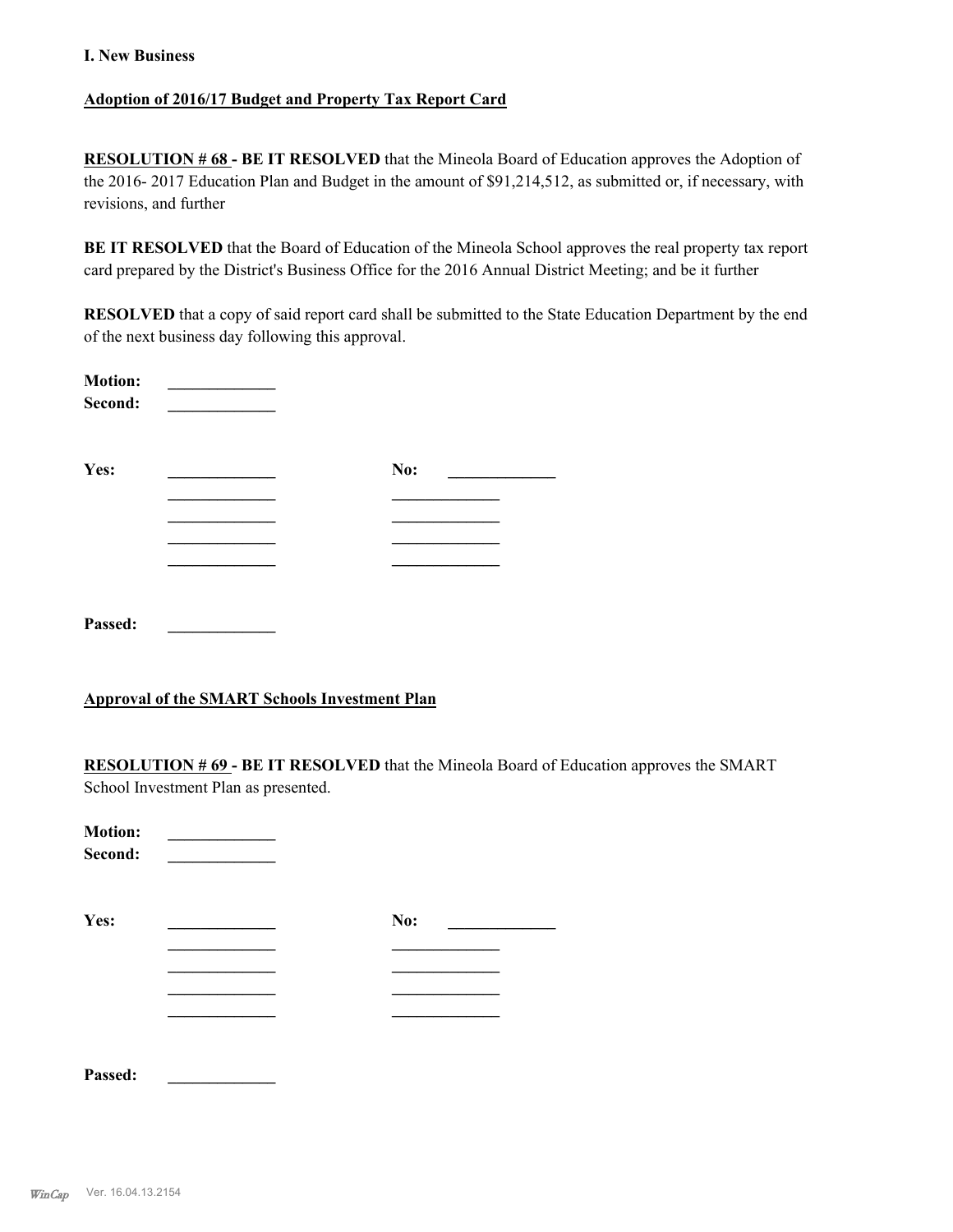#### **Approval of Employee Agreement**

**RESOLUTION # 70 - BE IT RESOLVED**, that the Board of Education of the Mineola Union Free School District hereby authorizes and approves the Side Letter Agreement concerning Employee # 00188, between said Employee, the Mineola Teachers Association, and the School District dated April 14, 2016.

| <b>Motion:</b><br>Second: |     |  |
|---------------------------|-----|--|
| Yes:                      | No: |  |
|                           |     |  |
|                           |     |  |
|                           |     |  |
|                           |     |  |
|                           |     |  |
| Passed:                   |     |  |

#### **J. Consensus Agenda**

**RESOLUTION # 71 - BE IT RESOLVED** that the Board of Education approves the consensus agenda items J.1.a. through J.7.a.1., as presented.

**Motion:** \_\_\_\_\_\_\_\_\_  $Second:$ 

| Yes: | No: |
|------|-----|
|      |     |
|      |     |
|      |     |
|      |     |
|      |     |

**Passed: \_\_\_\_\_\_\_\_\_\_\_\_\_**

#### 1. **Accepting of Minutes**

That the Board of Education accepts the minutes of the April 7, 2016 Workshop Meeting as presented. a.

#### 2. **Instruction**

- a. Resignation(s)
- That the Board of Education accepts the resignation of Bridget C. Murphy, Chairperson CSE/CPSE & Summer School Principal, effective June 30, 2016. 1.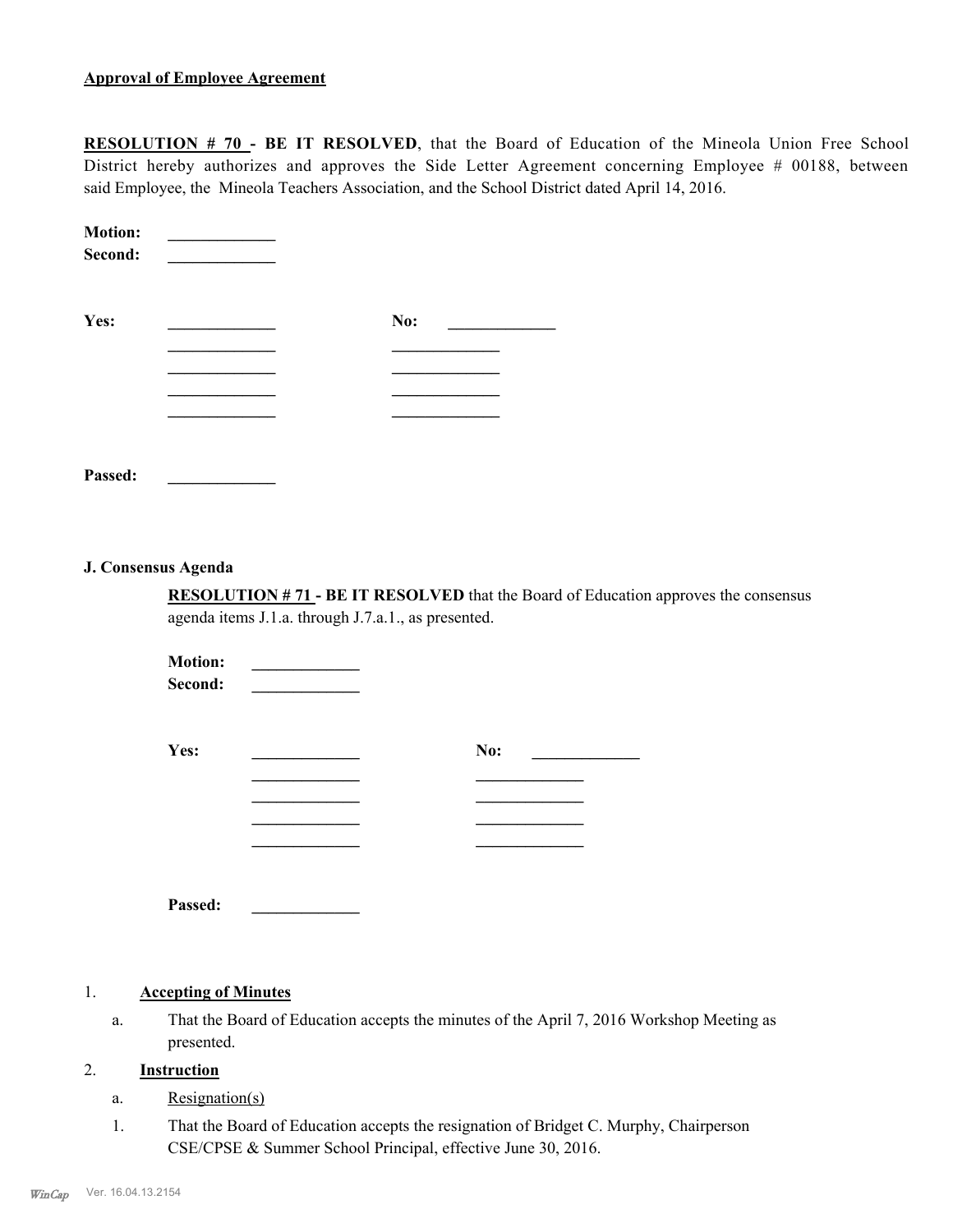- b. Leave(s) of Absence/Child Rearing
- That the Board of Education grants a request to Theresa Duignan, for an unpaid Leave of Absence, for child-rearing purposes, effective September 1, 2016 to January 31, 2017. 1.
- Appointment(s) Sub Teacher per diem c.

That the Board of Education accepts the following individual(s) as Per Diem Substitute Teacher(s) for the current school year, at a daily rate of \$100.00 per day; and retirees at a daily rate of \$125.00 per day.:

| <b>EMPLOYEE NAME</b> | <b>EMPLOYEE CERTIFICATION</b>    |
|----------------------|----------------------------------|
| Margaret Spataro     | Childhood Education (Grades 1-6) |
| Briana Rubenstein    | Mathematics 7-12                 |
| Beverly Pead         | Childhood Ed(1-6), SWD(1-6)      |

#### d. Appointments 45 Day Subs

That the Board of Education approves the appointment of Briana Rubenstein, to the position of 45 Day Substitute Teacher for Danielle Carretta, effective April 22, 2016 to June 30, 2016.; Salary: Days 1-20, \$100.00, Days 21-39 \$110.00, Days 40-45 \$120, Day 46 contract salary BA, Step 1, 58,706. 1.

#### 3. **Instruction: Contracted**

a. That the Board of Education approves the Special Education Services contract for Parentally-Placed Students between the Mineola UFSD and the Manhasset UFSD for the 2015- 2016 school year.

b. That the Board of Education approves the Related Services Agreement between the Mineola UFSD and Horizon Healthcare for the 2016- 2017 school year.

c. That the Board of Education approves the Related Services Agreement between the Mineola UFSD and MKSA, LLC for the 2016- 2017 school year.

# 4. **Civil Service**

- a. Appointments
- That the Board of Education approve the appointment of Jane Lapin, from part time to full time Teacher Aide to replace Annette Karlewicz, who retired, effective April 18, 2016. Salary is \$26,462 on Step 5. Probation is 26 weeks. 1.
- That the Board of Education approve the appointment of Nicholas Liossatos, to the position of Cleaner Sub, effective April 18, 2016. Salary is \$12.25 per hour. 2.
- That he Board of Education approve the appointment of Anthony Nosike, to the position of Cleaner Sub, effective April 18, 2016. Salary is \$12.25 per hour. 3.
- That the Board of Education approve the appointment of Maureen Aquino, to the position of Clerical Sub, effective May 2, 2016. Salary is \$15.00 per hour. 4.
- That the Board of Education approve the appointment of Deana Allen, to the position of Teacher Aid Sub, effective May 2, 2016. Salary is \$13.95 per hour. 5.
- That the Board of Education approve the appointment of Lucia Schumann, to the position of Teacher Aid Sub, effective May 2, 2016. Salary is \$13.95 per hour. 6.
- b. Leave(s) of Absence
- That the Board of Education extend a paid Medical Leave of Absence to William Lutkins, Custodian at the Middle School, effective April 5, 2016 through May 2, 2016. 1.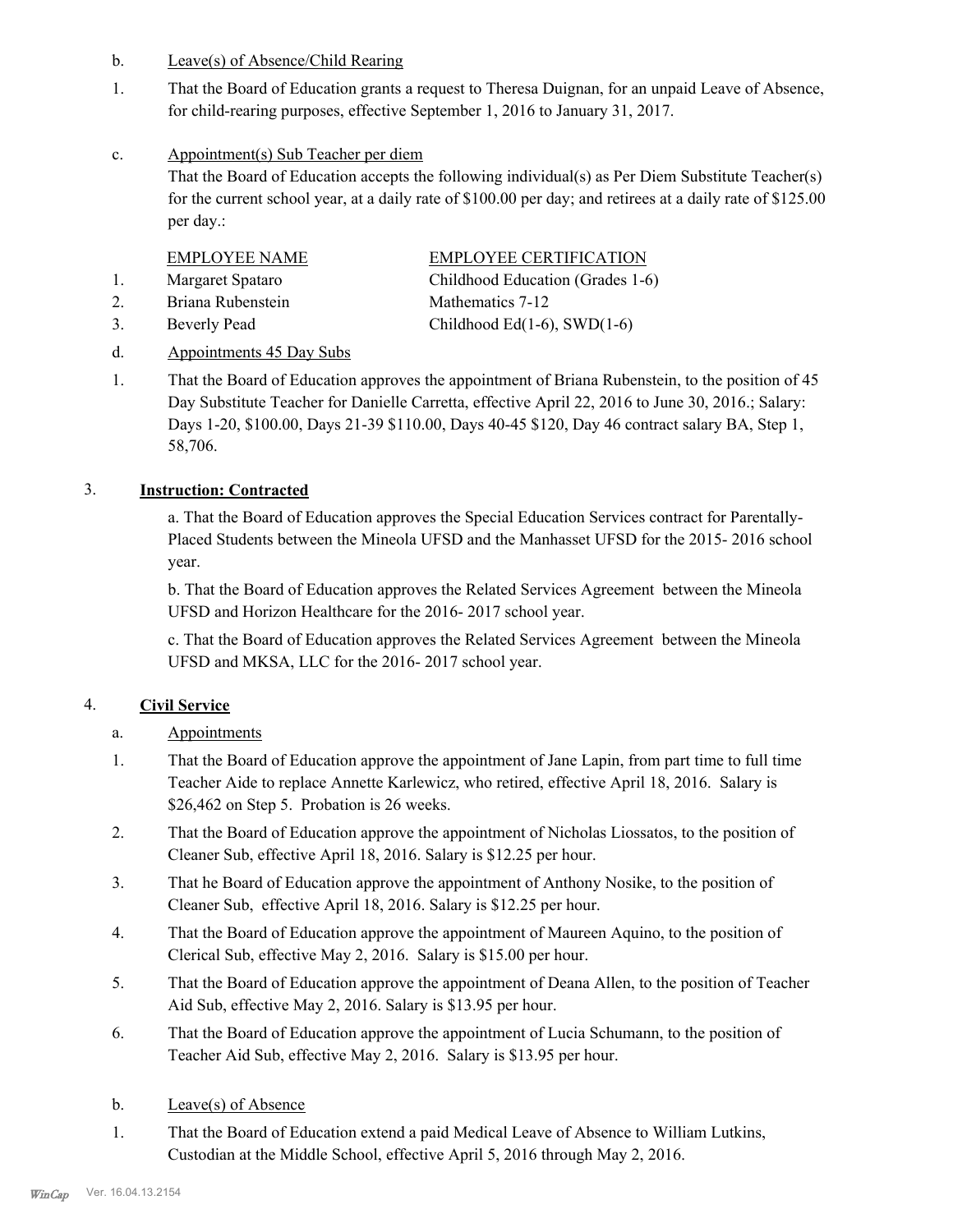- That the Board of Education approve a paid Medical Leave of Absence to Gonzalo Giron, Cleaner at the High School, due to surgery, effective April 7, 2016 through May 5, 2016. 2.
- c. Leave(s) of Absence
- That the Board of Education extend the unpaid leave of absense to Joan DiFranco, part time Teacher Aide at Hampton Street School, for the remainder of the school year due to surgery. 1.
- d. Civil Service: Other
- That the Board of Education approves 27 Student Worker positions for the Summer of 2016, effective July 5, 2016 through August 19, 2016. They will work seven (7) hours per day. Salaries will be \$8.00 per hour for new Student Workers and \$8.50 for returning Student Workers. 1.

#### Appointment(S) Summer Bus Aides e.

That the Board of Education approves the following staff members as Summer Bus Aides from 7/1/16 through 8/31/16:

| <b>POSITION</b>      | <b>EMPLOYEE NAME</b>    | <b>SALARY</b> | <b>EFFECTIVE</b> |
|----------------------|-------------------------|---------------|------------------|
| <b>Bus Attentant</b> | Donna Buckley           | \$39.38       | 07/01/2016       |
| <b>Bus Attentant</b> | Dolores Delape          | \$21.38       | 07/01/2016       |
| <b>Bus Attendant</b> | Regina Cappuccio        | \$10.91       | 07/01/2016       |
| <b>Bus Attentant</b> | Kathleen Diskin         | \$32.98       | 07/01/2016       |
| <b>Bus Attentant</b> | Karen Dombeck           | \$39.38       | 07/01/2016       |
| <b>Bus Attentant</b> | Rhonda Kaletsky         | \$21.38       | 07/01/2016       |
| <b>Bus Attentant</b> | Michele Krumholz        | \$32.98       | 07/01/2016       |
| <b>Bus Attendant</b> | Frances Lapoff          | \$32.98       | 07/01/2016       |
| <b>Bus Attentant</b> | William Miceli          | \$20.32       | 07/01/2016       |
| <b>Bus Attentant</b> | Olga Santoli            | \$18.07       | 07/01/2016       |
| <b>Bus Attendant</b> | Giovanna Randazzo Klein | \$28.59       | 07/01/2016       |
|                      |                         |               |                  |

#### 5. **Business /Finance**

# a. **Treasurer's Report**

1. That the Board of Education accepts the Treasurer's report for the period ending February 29, 2016 and directs that it be placed on file.

#### b. **Approval of Invoices and Payroll**

That the Board of Education accepts the Invoices and Payroll for the period ending March 31, 2016

| A/P Warrant # 17 | March 09, 2016 | \$ 335,190.15  |
|------------------|----------------|----------------|
| A/P Warrant # 18 | March 22, 2016 | \$1,338,337.50 |

# **TOTAL EXPENSES \$ 1,673,527.65**

PAYROLL # 17 & # 18

| General | \$4,051,896.30 |
|---------|----------------|
| F Fund  | \$51,225.89    |

#### **TOTAL PAYROLL \$4,103,122.19**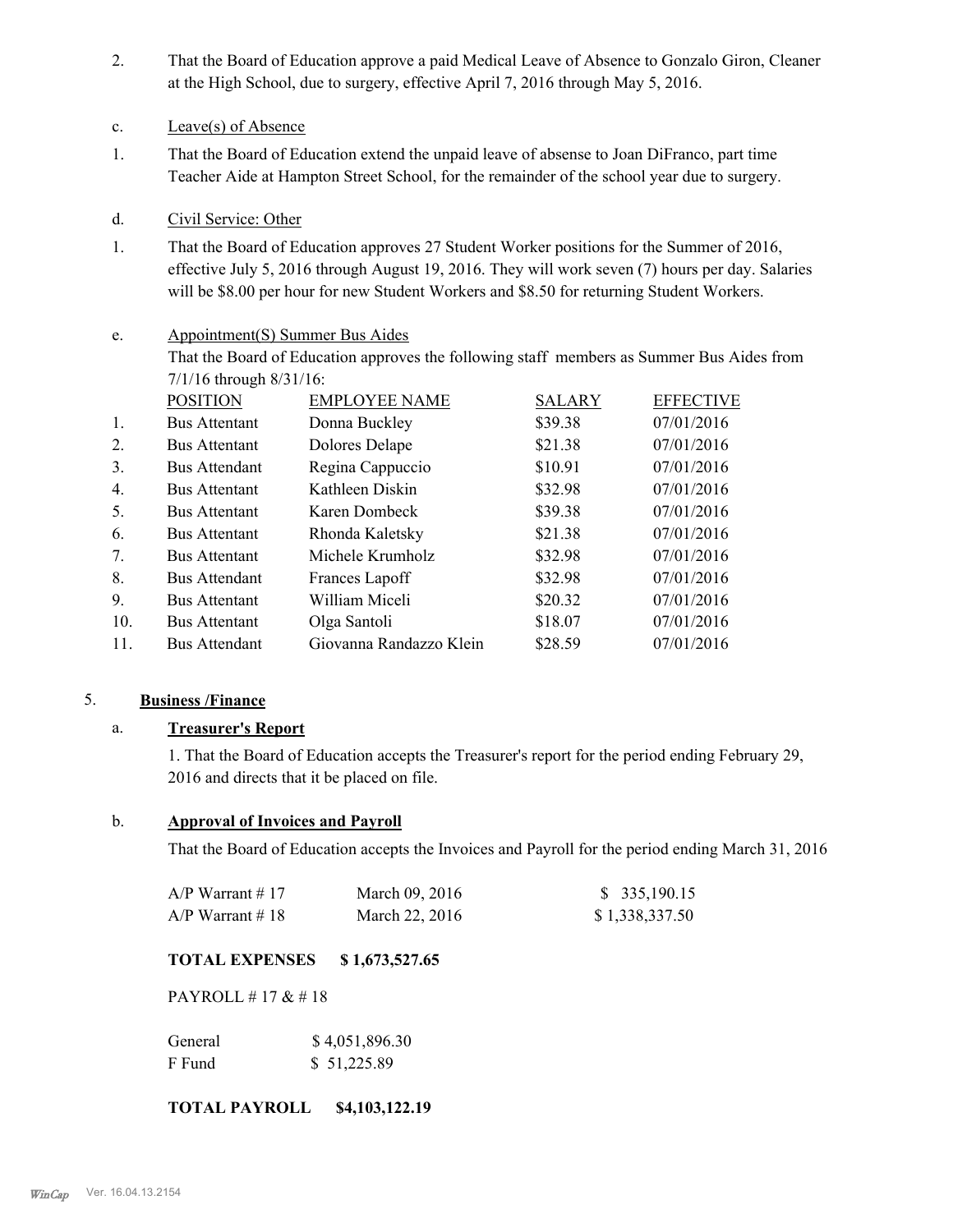#### 6. **Business/Finance: Contract Approvals**

a. That the Board of Education hereby approves the contract renewal with Tel/Logic Inc, d/b/a Central Ed, for the purchase of non public school textbooks and distribution services for the 2016- 2017 school year.

# 7. **Other**

#### a. Approval of Election Workers

1. That the Board of Education approves the appointment of the following individuals to serve as Registrars and Inspectors at the Annual Election and Budget Vote held **Tuesday, May 17, 2016** at the hourly rate of pay, \$10.00:

#### **Chief Election Inspectors:**

Meadow Drive: **Eileen Alexander**  Jackson Avenue: **Carolina Macedo**

#### **Registrars:**

Meadow Drive: Rosetta Morris, Loretta Piotrowski, Margaret Karazia Jackson Avenue: Michael Coniglio, Frank Iaquinto, Gary Nelson

#### **Inspectors:**

Meadow Drive: Ann Marie Smith, Robert Petraglia, Raymond Kwiatek, Lynn Clifford Jackson Avenue: Flore Rowe, Marie Encizo, Mary Ann Iaquinto, Marion Kessler, Ava Doshi and Nora Coniglio

NOTE: In the event that there should be a vacancy created in any of the positions of Inspector of Election or Registrar, the Superintendent of Schools is authorized to appoint a qualified voter of this District to fill such vacancy.

The Superintendent of Schools recommends the appointment of the following Registrar to serve on Registration Day, Tuesday, **May 3, 2016,** between the hours of 4:00pm to 8:00pm at the authorized rate of pay of \$10 per hour.

#### Willis Avenue: **Eileen Alexander**

A one hour workshop will be given on **Monday, May 16, 2016** from 3:00pm to 4:00pm and the attending Registrars and Inspectors will be compensated at the hourly rate of \$10.00.